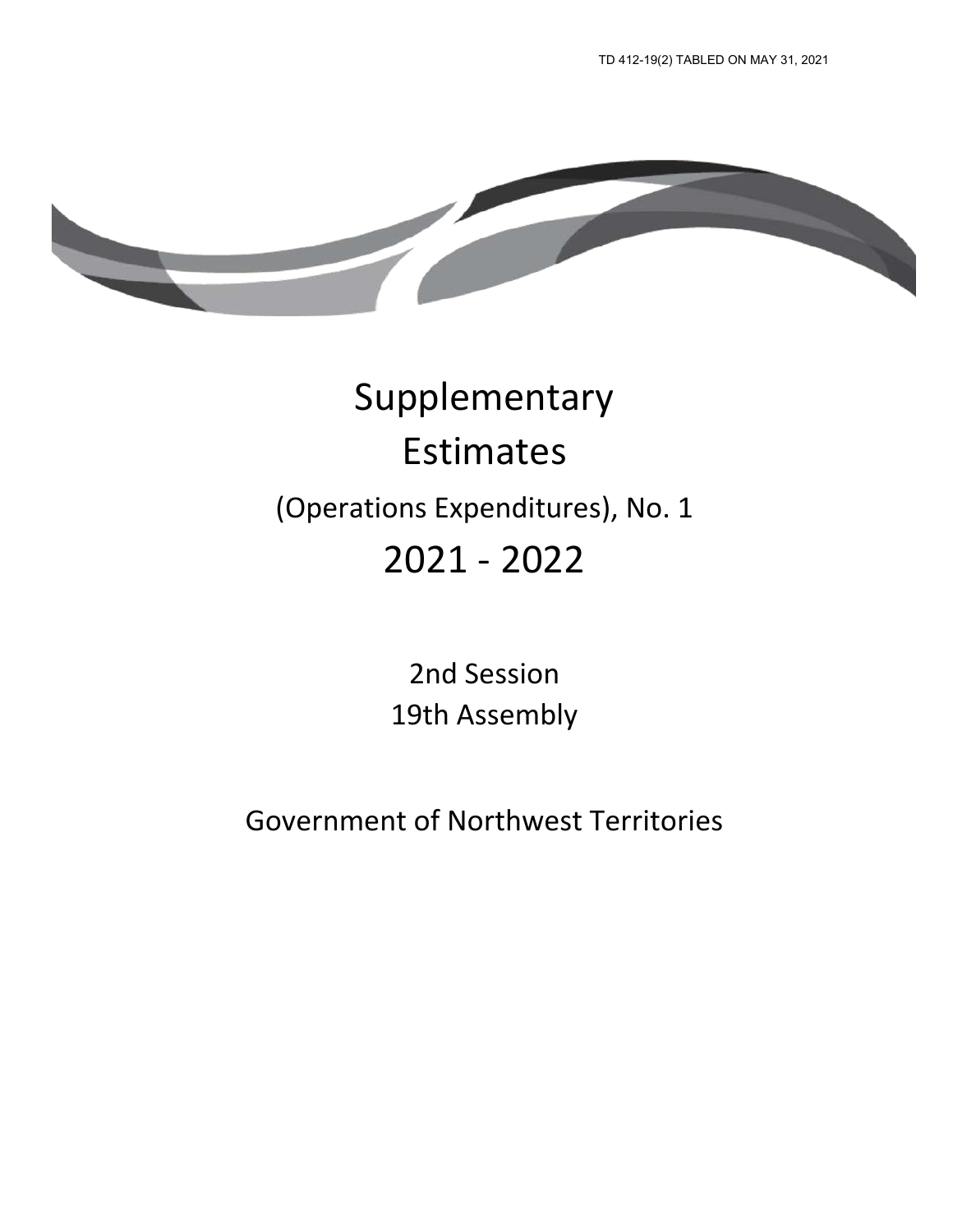## **FOR THE FISCAL YEAR ENDING MARCH 31, 2022 SUMMARY OF APPROPRIATIONS VOTED FOR THE PUBLIC SERVICE OF THE NORTHWEST TERRITORIES**

# **SCHEDULE 1 OPERATIONS EXPENDITURES**

| <b>ITEM</b><br><b>NUMBER</b> | <b>DEPARTMENT</b>                        | <b>OPERATIONS</b><br><b>EXCLUDING</b><br><b>AMORTIZATION</b> | <b>AMORTIZATION</b> | <b>APPROPRIATION</b><br><b>AUTHORITY</b><br><b>REQUIRED</b> |
|------------------------------|------------------------------------------|--------------------------------------------------------------|---------------------|-------------------------------------------------------------|
|                              |                                          | \$                                                           | \$                  | \$                                                          |
| $\mathbf 1$                  | Legislative Assembly                     |                                                              |                     |                                                             |
| $\sqrt{2}$                   | Education, Culture and Employment        | 3,126,000                                                    |                     | 3,126,000                                                   |
| $\mathfrak{Z}$               | <b>Environment and Natural Resources</b> | 2,329,000                                                    |                     | 2,329,000                                                   |
| $\overline{4}$               | <b>Executive and Indigenous Affairs</b>  | (554,000)                                                    |                     | (554,000)                                                   |
| 5                            | Finance                                  | 15,350,000                                                   |                     | 15,350,000                                                  |
| $\sqrt{6}$                   | <b>Health and Social Services</b>        | 4,814,000                                                    |                     | 4,814,000                                                   |
| $\boldsymbol{7}$             | Industry, Tourism and Investment         | 5,880,000                                                    |                     | 5,880,000                                                   |
| $\,8\,$                      | Infrastructure                           | 1,318,000                                                    |                     | 1,318,000                                                   |
| 9                            | Justice                                  | (160,000)                                                    |                     | (160,000)                                                   |
| $10\,$                       | Lands                                    | (105,000)                                                    |                     | (105,000)                                                   |
| $11\,$                       | Municipal and Community Affairs          | 4,644,000                                                    |                     | 4,644,000                                                   |
|                              | OPERATIONS EXPENDITURES APPROPRIATION    | 36,642,000                                                   |                     | 36,642,000                                                  |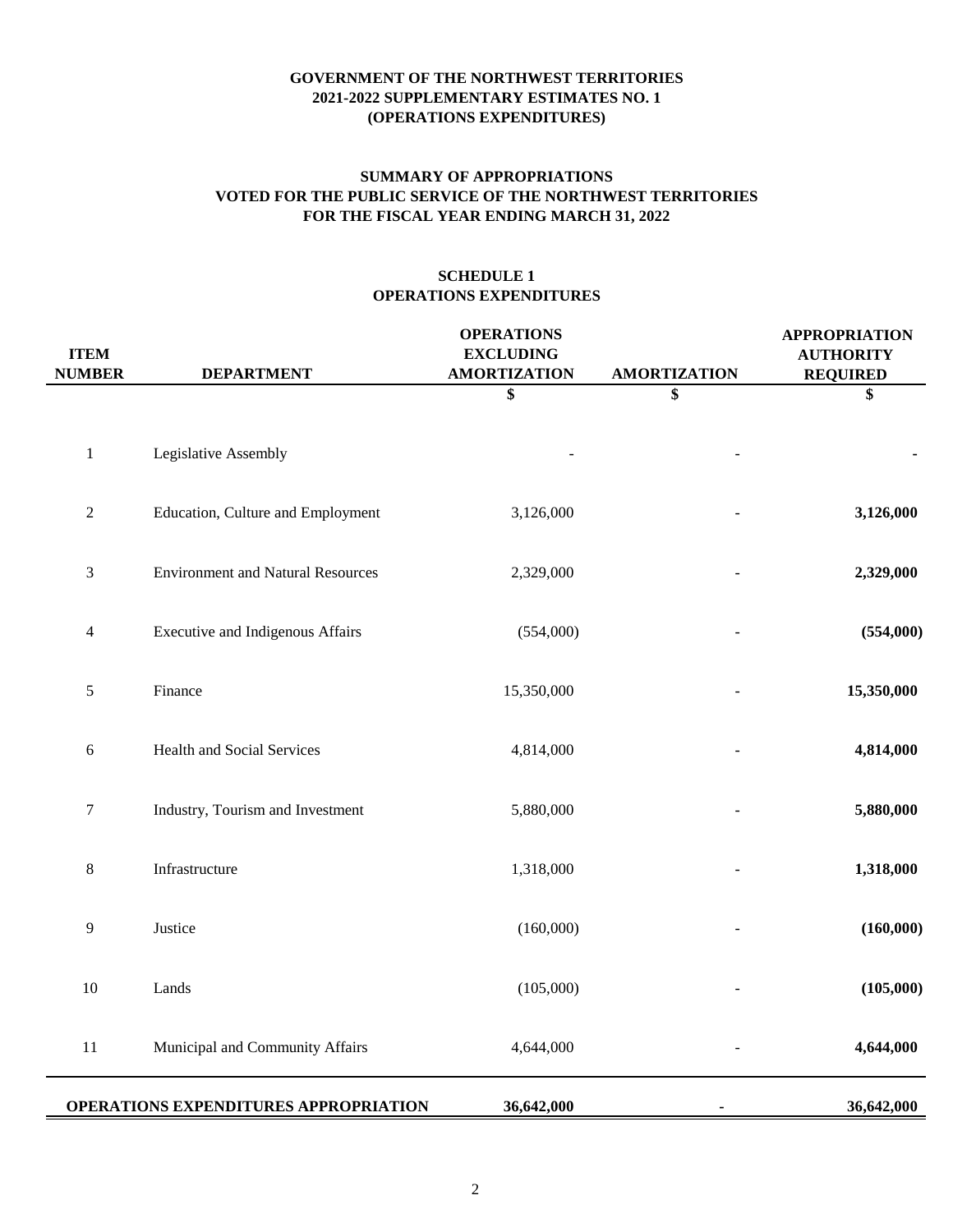#### **SUMMARY OF APPROPRIATIONS VOTED FOR THE PUBLIC SERVICE OF THE NORTHWEST TERRITORIES FOR THE FISCAL YEAR ENDING MARCH 31, 2022 OPERATIONS EXPENDITURES**

| <b>Department</b>                              | 2021-2022<br><b>Main Estimates</b> | <b>Not Previously</b><br><b>Authorized</b> | <b>Total</b><br>Appropriation |
|------------------------------------------------|------------------------------------|--------------------------------------------|-------------------------------|
|                                                | \$                                 | \$                                         | \$                            |
| Legislative Assembly                           | 24,443,000                         |                                            | 24,443,000                    |
| Education, Culture and Employment              | 353,599,000                        | 3,126,000                                  | 356,725,000                   |
| <b>Environment and Natural Resources</b>       | 97,874,000                         | 2,329,000                                  | 100,203,000                   |
| Executive and Indigenous Affairs               | 22,428,000                         | (554,000)                                  | 21,874,000                    |
| Finance                                        | 301,826,000                        | 15,350,000                                 | 317,176,000                   |
| Health and Social Services                     | 596,784,000                        | 4,814,000                                  | 601,598,000                   |
| Industry, Tourism and Investment               | 59,989,000                         | 5,880,000                                  | 65,869,000                    |
| Infrastructure                                 | 278,894,000                        | 1,318,000                                  | 280,212,000                   |
| Justice                                        | 133,753,000                        | (160,000)                                  | 133,593,000                   |
| Lands                                          | 22,425,000                         | (105,000)                                  | 22,320,000                    |
| Municipal and Community Affairs                | 121,132,000                        | 4,644,000                                  | 125,776,000                   |
| <b>TOTAL OPERATIONS</b><br><b>EXPENDITURES</b> | 2,013,147,000                      | 36,642,000                                 | 2,049,789,000                 |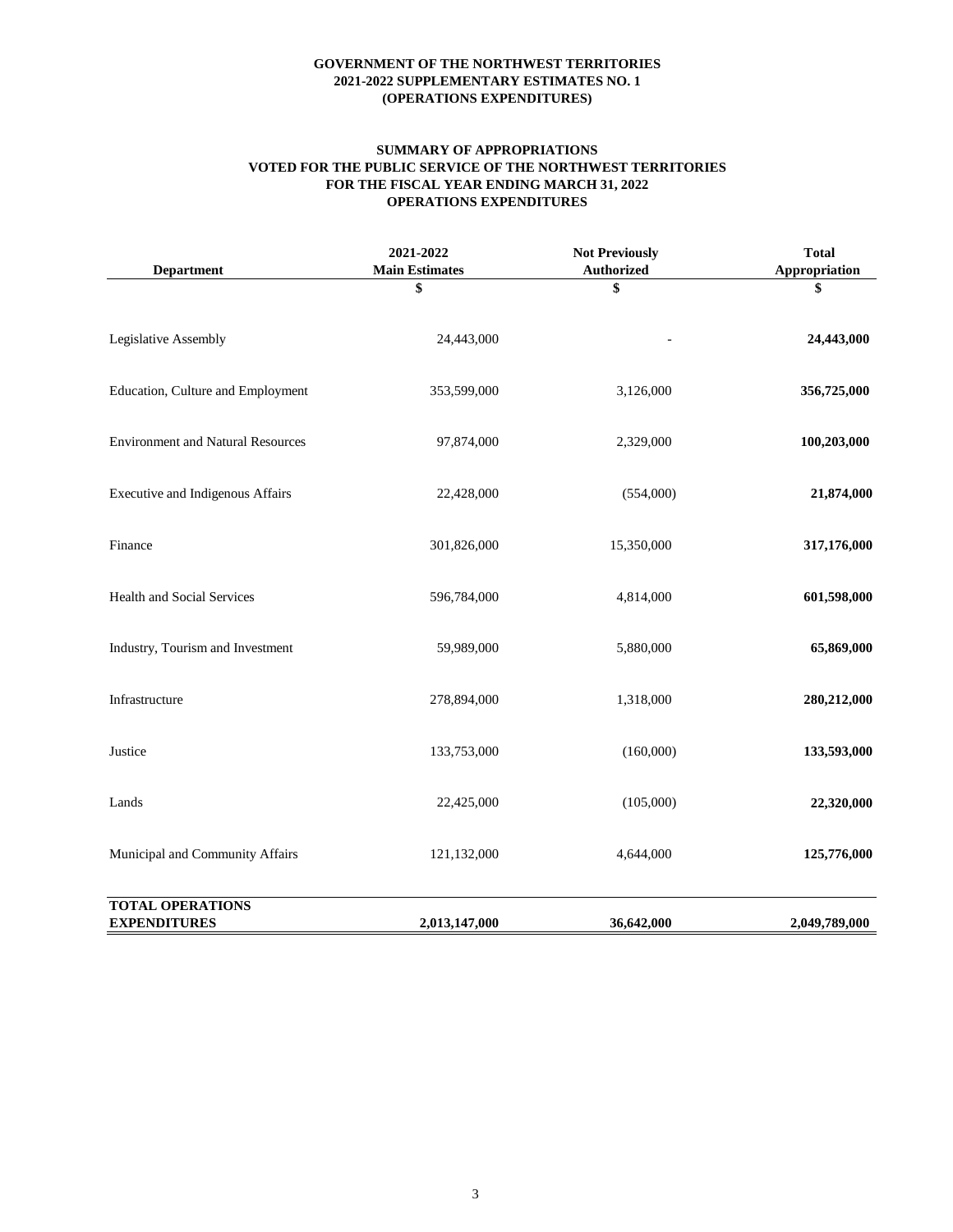| <b>DEPARTMENT:</b><br><b>SUBJECT:</b>  | <b>Education, Culture and Employment</b><br><b>Operations Expenditures</b>                                                                                                                                                                        |                                                  |                                     |
|----------------------------------------|---------------------------------------------------------------------------------------------------------------------------------------------------------------------------------------------------------------------------------------------------|--------------------------------------------------|-------------------------------------|
| <b>Activity</b>                        | 2021-2022<br><b>Main Estimates</b><br>\$                                                                                                                                                                                                          | <b>Not Previously</b><br><b>Authorized</b><br>\$ | <b>Total</b><br>Appropriation<br>\$ |
| <b>Culture, Heritage and Languages</b> | 20,799,000                                                                                                                                                                                                                                        | 27,000                                           | 20,826,000                          |
|                                        | To apply a reduction to travel expenditures.                                                                                                                                                                                                      |                                                  | (83,000)                            |
|                                        | To provide increased funding for the planning, study, research, development<br>and implementation of the activities under the new Canada-Northwest<br>Territories Agreement on French Language Services 2020-2021 to 2022-<br>2023.               | 110,000                                          |                                     |
|                                        |                                                                                                                                                                                                                                                   |                                                  |                                     |
| <b>Early Learning and Child Care</b>   | 11,980,000                                                                                                                                                                                                                                        | 451,000                                          | 12,431,000                          |
|                                        | To apply a reduction to travel expenditures.                                                                                                                                                                                                      |                                                  | (49,000)                            |
|                                        | To provide funding for Childcare Infrastructure Fund.                                                                                                                                                                                             |                                                  | 500,000                             |
| Junior Kindergarten to Grade 12        | <b>195,033,000</b>                                                                                                                                                                                                                                | 2,744,000                                        | 197,777,000                         |
| <b>School Services</b>                 | To apply a reduction to travel expenditures.                                                                                                                                                                                                      |                                                  | (176,000)                           |
|                                        | To provide funding to increase school contributions funding to education<br>bodies, for costs related to compensation and benefit increases as a result of<br>the Northwest Territories Teachers' Association Collective Agreement 2020-<br>2021. |                                                  | 2,920,000                           |
| <b>Labour Development and Advanced</b> | 54,518,000                                                                                                                                                                                                                                        | (96,000)                                         | 54,422,000                          |
| <b>Education</b>                       | To apply a reduction to travel expenditures.                                                                                                                                                                                                      |                                                  | (96,000)                            |
| <b>TOTAL DEPARTMENT</b>                | 353,599,000                                                                                                                                                                                                                                       | 3,126,000                                        | 158,948,000                         |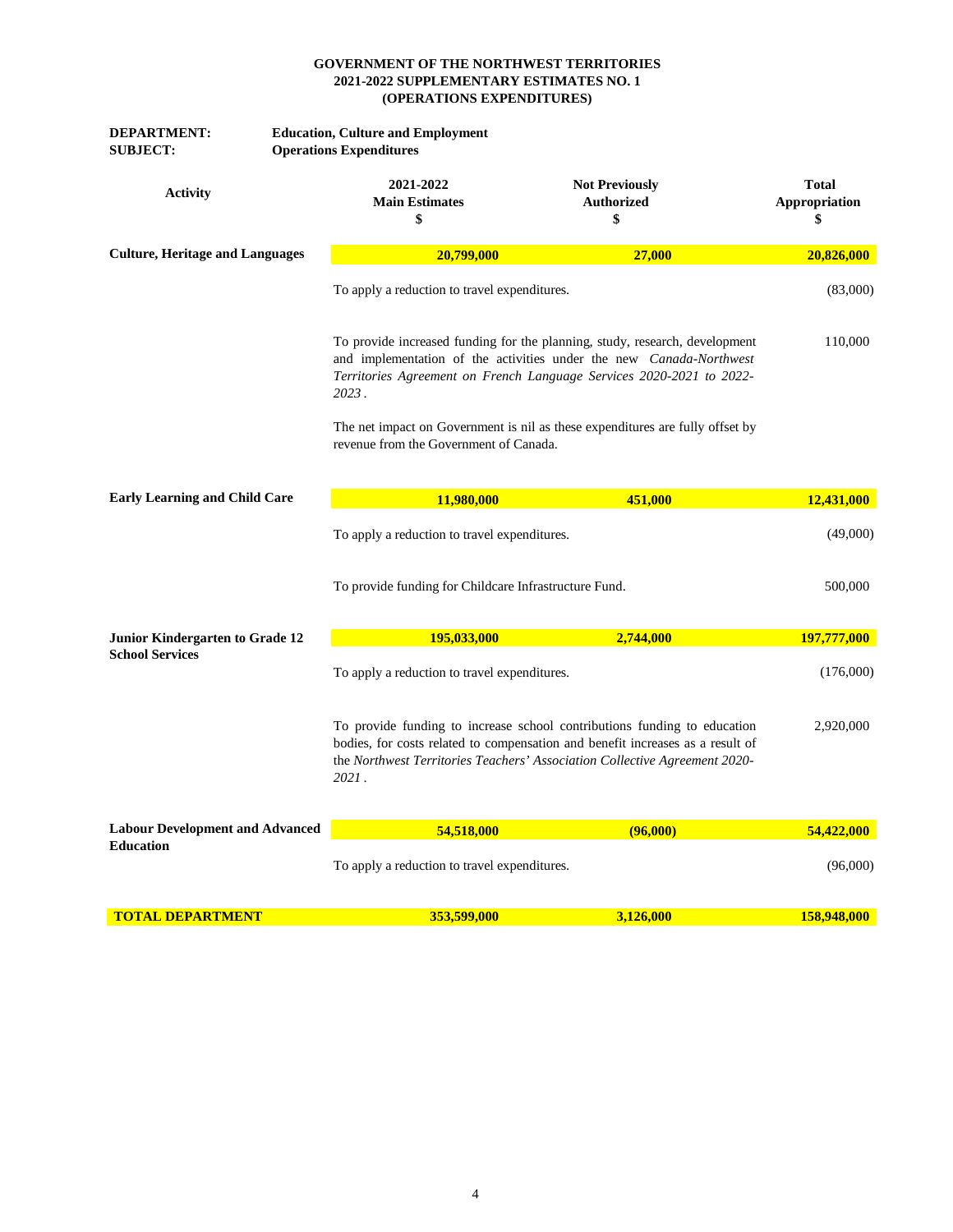| <b>DEPARTMENT:</b><br><b>SUBJECT:</b>     | <b>Environment and Natural Resources</b><br><b>Operations Expenditures</b> |                                                                                                                                                      |                                     |  |
|-------------------------------------------|----------------------------------------------------------------------------|------------------------------------------------------------------------------------------------------------------------------------------------------|-------------------------------------|--|
| <b>Activity</b>                           | 2021-2022<br><b>Main Estimates</b><br>\$                                   | <b>Not Previously</b><br><b>Authorized</b><br>\$                                                                                                     | <b>Total</b><br>Appropriation<br>\$ |  |
| <b>Corporate Management</b>               | 14,547,000                                                                 | (44,000)                                                                                                                                             | 14,503,000                          |  |
|                                           | To apply a reduction to travel expenditures.                               |                                                                                                                                                      | (44,000)                            |  |
| <b>Environmental Protection and Waste</b> | 4,255,000                                                                  | (18,000)                                                                                                                                             | 4,237,000                           |  |
| <b>Management</b>                         | To apply a reduction to travel expenditures.                               |                                                                                                                                                      | (18,000)                            |  |
| <b>Environmental Stewardship and</b>      | 14,638,000                                                                 | 939,000                                                                                                                                              | 15,577,000                          |  |
| <b>Climate Change</b>                     |                                                                            | To apply a reduction to travel expenditures.                                                                                                         |                                     |  |
|                                           |                                                                            | To provide funding for the cost-shared Canada Nature Fund Agreements with<br>Environment and Climate Change Canada.                                  |                                     |  |
|                                           |                                                                            | The net impact on Government is nil as these expenditures are fully offset by<br>revenue form the Government of Canada.                              |                                     |  |
| <b>Forest Management</b>                  | 38,498,000                                                                 | 1,328,000                                                                                                                                            | 39,826,000                          |  |
|                                           |                                                                            | To apply a reduction to travel expenditures.                                                                                                         |                                     |  |
|                                           | the 2021 wildfire season during the COVID-19 pandemic.                     | To provide funding for increased Air Tanker Capacity strategies to address                                                                           | 1,100,000                           |  |
|                                           | pandemic.                                                                  | To provide funding for three Community Fire Crews (Dettah, Jean Marie<br>River and Tsiigehtchic) to address the wildfire season during the COVID-19  | 255,000                             |  |
|                                           | 19 pandemic.                                                               | To provide funding for FireSmart technical support under the Community<br>Wildfire Protection Plans to address the wildfire season during the COVID- | 200,000                             |  |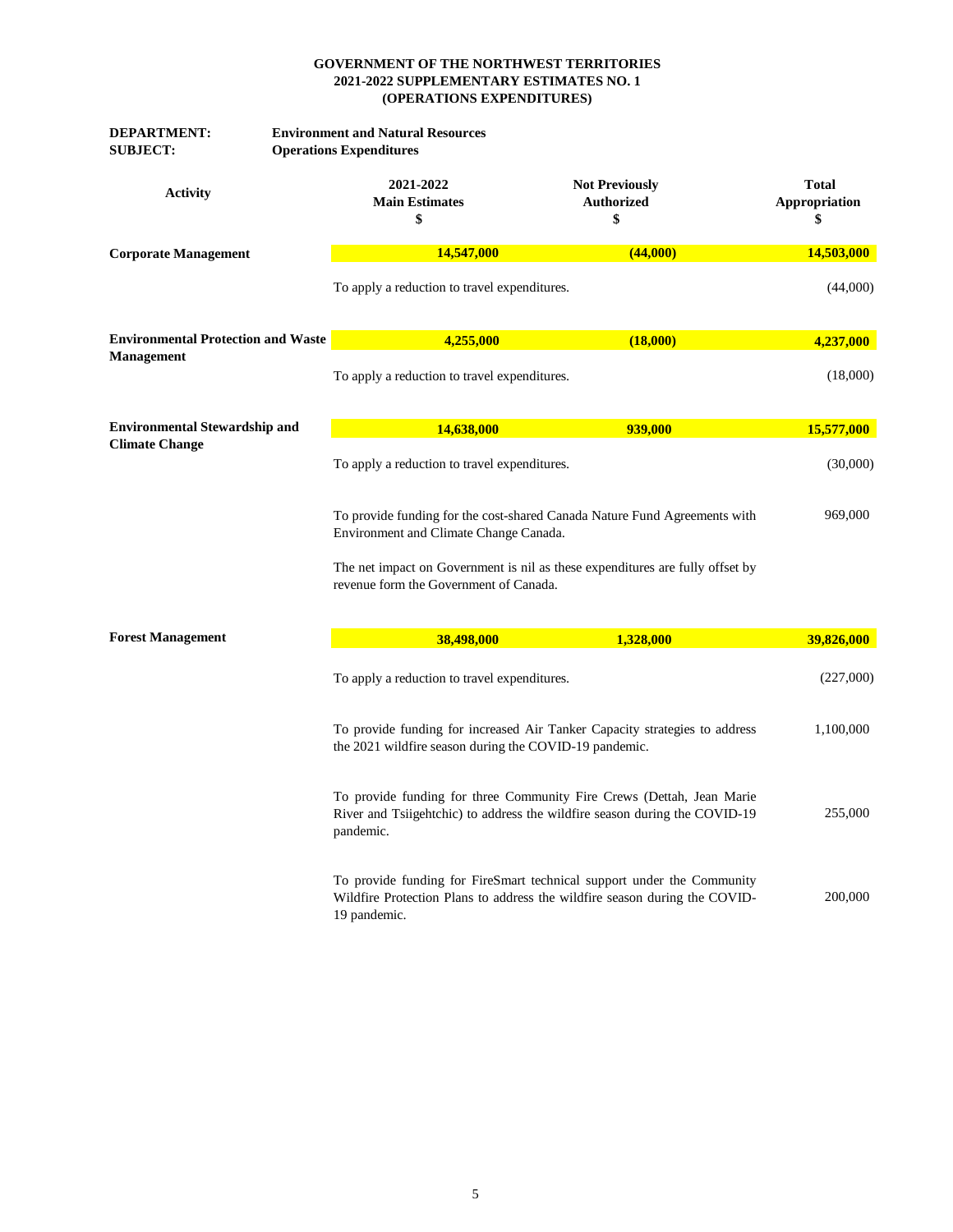| <b>DEPARTMENT:</b><br><b>SUBJECT:</b>  | <b>Environment and Natural Resources continued</b><br><b>Operations Expenditures</b> |                                                                                                                                                      |                        |  |  |
|----------------------------------------|--------------------------------------------------------------------------------------|------------------------------------------------------------------------------------------------------------------------------------------------------|------------------------|--|--|
| <b>Activity</b>                        | 2021-2022<br><b>Main Estimates</b><br>\$                                             | <b>Not Previously</b><br><b>Authorized</b><br>\$                                                                                                     | Total<br>Appropriation |  |  |
| <b>Water Management and Monitoring</b> | 9,780,000                                                                            | (39,000)                                                                                                                                             | 9,741,000              |  |  |
|                                        | To apply a reduction to travel expenditures.                                         |                                                                                                                                                      | (39,000)               |  |  |
| <b>Wildlife and Fish</b>               | 16,156,000                                                                           | 163,000                                                                                                                                              | 16,319,000             |  |  |
|                                        | To apply a reduction to travel expenditures.                                         |                                                                                                                                                      | (137,000)              |  |  |
|                                        | COVID-19 restrictions.                                                               | To provide funding to support the Barren Ground Caribou calving survey that<br>was scheduled to be completed in 2020-21 but could not proceed due to | 300,000                |  |  |
|                                        | lapses from the 2020-21 fiscal year.                                                 | The net impact on Government is nil as these expenditures are fully offset by                                                                        |                        |  |  |
| <b>TOTAL DEPARTMENT</b>                | 97,874,000                                                                           | 2,329,000                                                                                                                                            | 100,203,000            |  |  |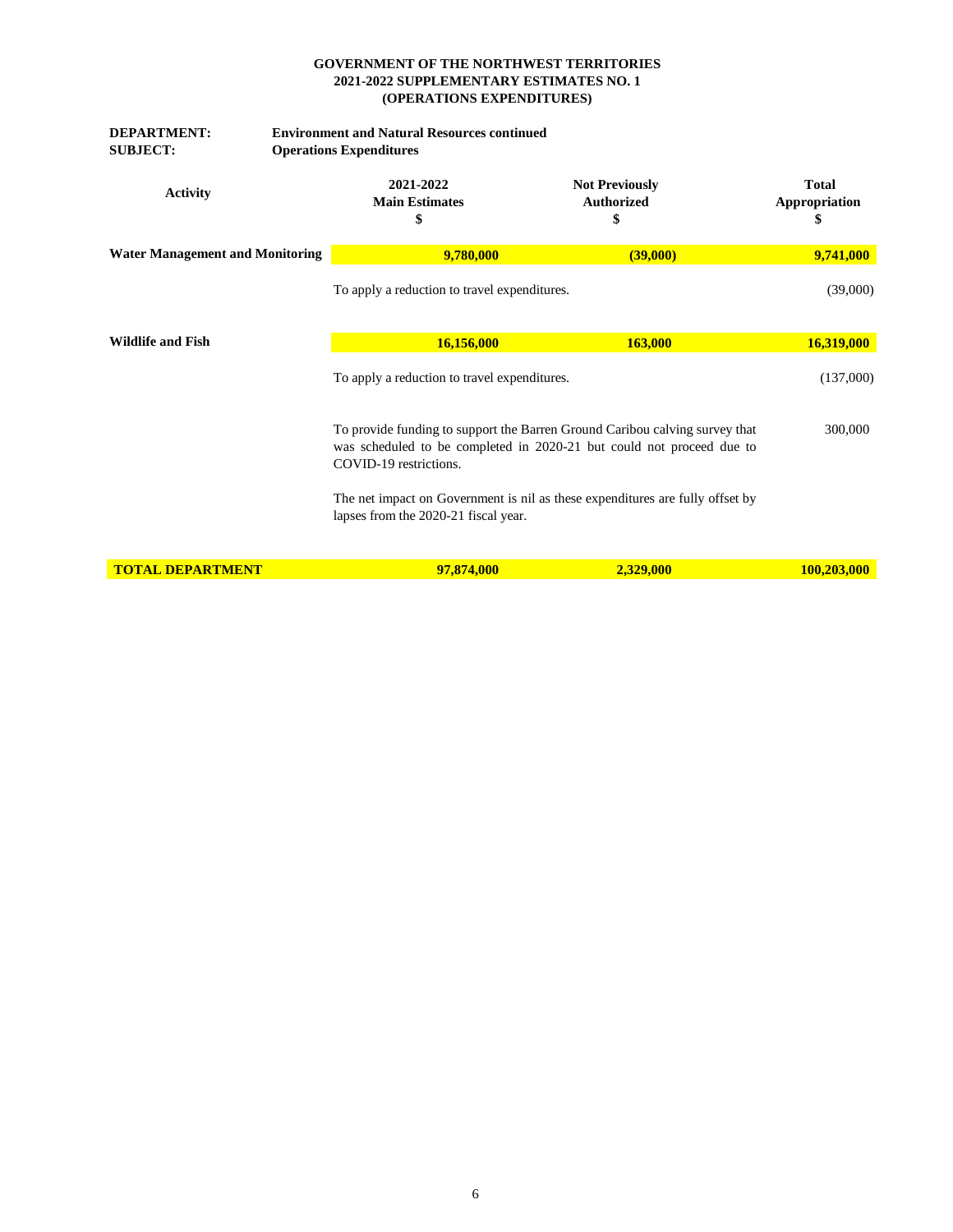| <b>DEPARTMENT:</b><br><b>SUBJECT:</b>   | <b>Executive and Indigenous Affairs</b><br><b>Operations Expenditures</b> |                                                  |                                    |
|-----------------------------------------|---------------------------------------------------------------------------|--------------------------------------------------|------------------------------------|
| <b>Activity</b>                         | 2021-2022<br><b>Main Estimates</b><br>\$                                  | <b>Not Previously</b><br><b>Authorized</b><br>\$ | <b>Total</b><br>Appropriation<br>S |
| <b>Cabinet Support</b>                  | 2,493,000                                                                 | (45,000)                                         | 2,448,000                          |
|                                         | To apply a reduction to travel expenditures.                              |                                                  | (45,000)                           |
| <b>Directorate</b>                      | 6,511,000                                                                 | (105,000)                                        | 6,406,000                          |
|                                         |                                                                           | To apply a reduction to travel expenditures.     |                                    |
| <b>Executive Council Offices</b>        | 4,460,000                                                                 | (313,000)                                        | 4,147,000                          |
|                                         | To apply a reduction to travel expenditures.                              |                                                  | (313,000)                          |
| <b>Indigenous and Intergovernmental</b> | 7,491,000                                                                 | (91,000)                                         | 7,400,000                          |
| <b>Affairs</b>                          | To apply a reduction to travel expenditures.                              |                                                  | (91,000)                           |
| <b>TOTAL DEPARTMENT</b>                 | 22,428,000                                                                | (554,000)                                        | 21,874,000                         |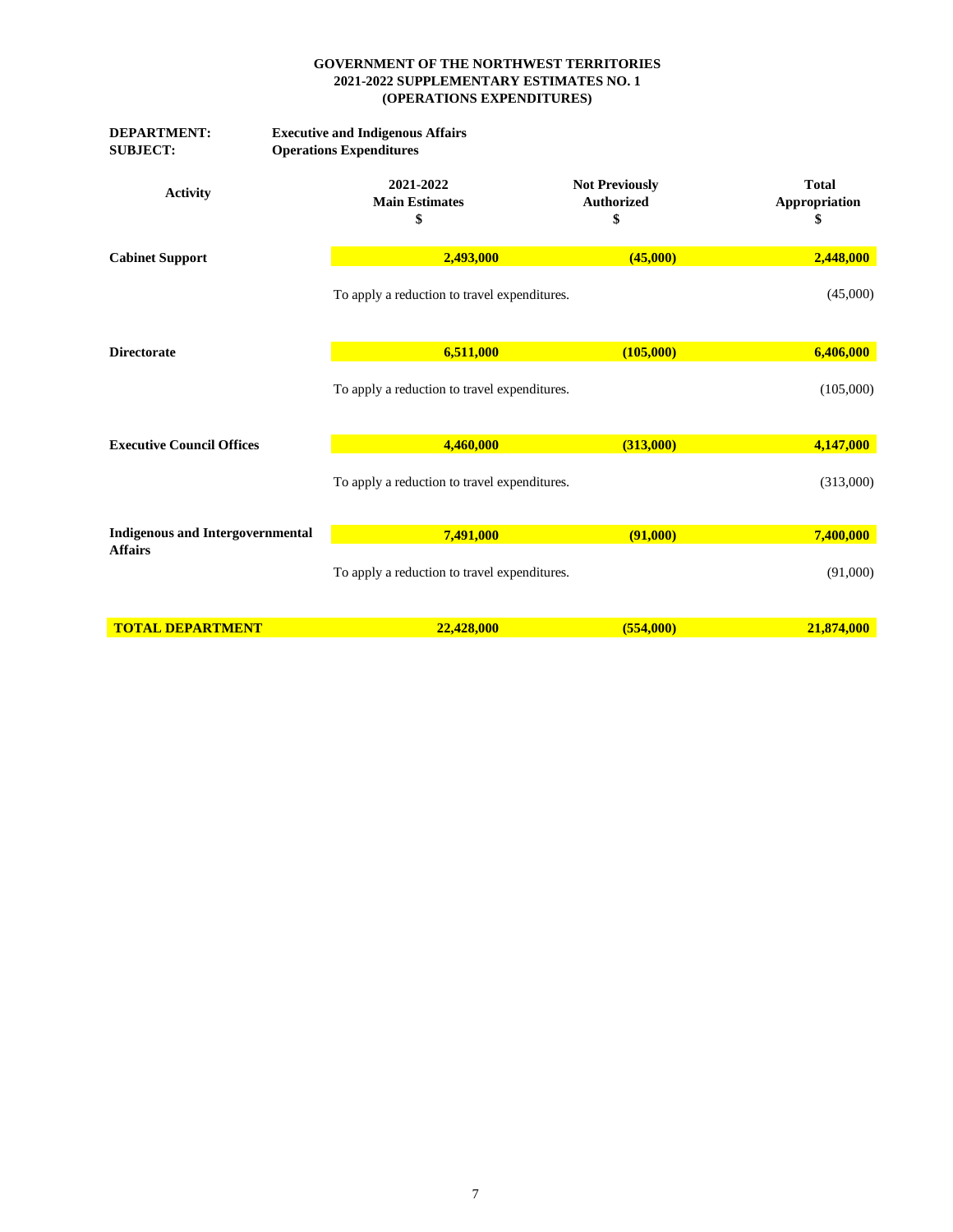| <b>DEPARTMENT:</b><br><b>Finance</b><br><b>SUBJECT:</b> | <b>Operations Expenditures</b>                                        |                                                                               |                                     |
|---------------------------------------------------------|-----------------------------------------------------------------------|-------------------------------------------------------------------------------|-------------------------------------|
| <b>Activity</b>                                         | 2021-2022<br><b>Main Estimates</b><br>\$                              | <b>Not Previously</b><br><b>Authorized</b><br>\$                              | <b>Total</b><br>Appropriation<br>\$ |
| <b>Directorate</b>                                      | 82,789,000                                                            | (133,000)                                                                     | 82,656,000                          |
|                                                         | To apply a reduction to travel expenditures.                          |                                                                               | (65,000)                            |
|                                                         | <b>NWT Housing Corporation</b>                                        |                                                                               |                                     |
|                                                         | To apply a reduction to travel expenditures.                          |                                                                               | (68,000)                            |
| <b>Human Resources</b>                                  | 21,840,000                                                            | (116,000)                                                                     | 21,724,000                          |
|                                                         | To apply a reduction to travel expenditures.                          |                                                                               | (116,000)                           |
| <b>Information Systems Shared Services</b>              | 22,883,000                                                            | (50,000)                                                                      | 22,833,000                          |
|                                                         | To apply a reduction to travel expenditures.                          |                                                                               | (50,000)                            |
| <b>Management Board Secretariat</b>                     | 97,683,000                                                            | 15,882,000                                                                    | 113,565,000                         |
|                                                         | To apply a reduction to travel expenditures.                          |                                                                               | (70,000)                            |
|                                                         | 19 crisis.                                                            | To provide fiscal support to the NWT Aviation Industry during the COVID-      | 14,774,000                          |
|                                                         | revenues from the Government of Canada.                               | The net impact on Government is mitigated as these expenditures are offset by |                                     |
|                                                         | Government of Canada<br>Government of the Northwest Territories       | \$12,558,000<br>2,216,000<br>\$14,774,000                                     |                                     |
|                                                         | To provide funding to continue to support the NWT Wage Top-Up Program |                                                                               | 1,178,000                           |
|                                                         | revenue from the Government of Canada.                                | The net impact on Government is nil as these expenditures are offset by       |                                     |
| <b>Office of the Comptroller General</b>                | 76,631,000                                                            | (233,000)                                                                     | 76,398,000                          |
|                                                         | To apply a reduction to travel expenditures.                          |                                                                               | (233,000)                           |
|                                                         |                                                                       |                                                                               |                                     |
| <b>TOTAL DEPARTMENT</b>                                 | 301,826,000                                                           | 15,350,000                                                                    | 317,176,000                         |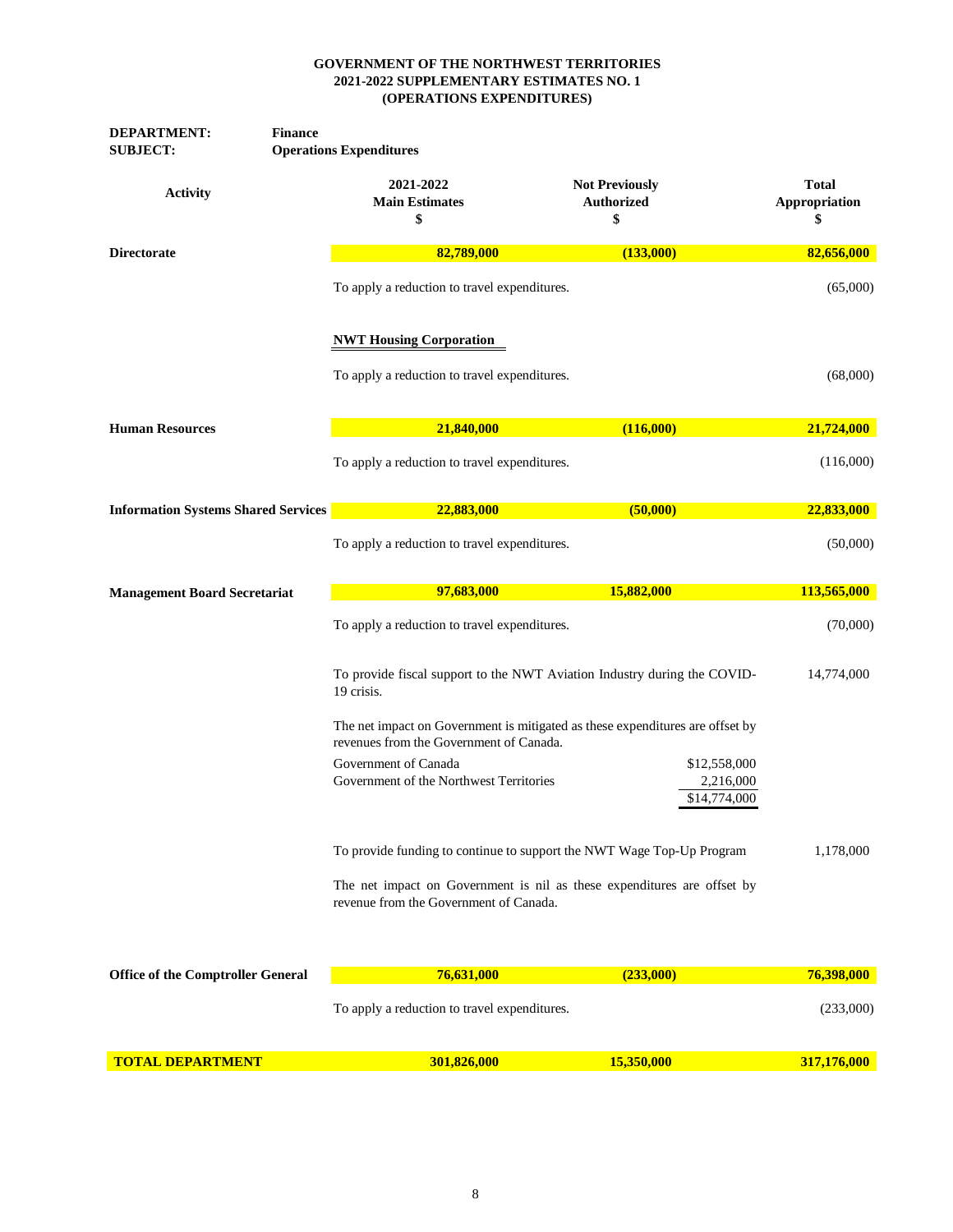| <b>DEPARTMENT:</b><br><b>SUBJECT:</b>      | <b>Health and Social Services</b><br><b>Operations Expenditures</b> |                                                    |                                                                                                                                                    |                                     |
|--------------------------------------------|---------------------------------------------------------------------|----------------------------------------------------|----------------------------------------------------------------------------------------------------------------------------------------------------|-------------------------------------|
| <b>Activity</b>                            |                                                                     | 2021-2022<br><b>Main Estimates</b><br>\$           | <b>Not Previously</b><br><b>Authorized</b><br>\$                                                                                                   | <b>Total</b><br>Appropriation<br>\$ |
| <b>Administrative and Support Services</b> |                                                                     | 53,007,000                                         | 279,000                                                                                                                                            | 53,286,000                          |
|                                            |                                                                     | To apply a reduction to travel expenditures.       |                                                                                                                                                    | (121,000)                           |
|                                            |                                                                     | Midwifery program.                                 | To provide funding for the implementation of Phase 2 of the NWT's                                                                                  | 9,000                               |
|                                            |                                                                     | Indigenous knowledge and wellness.                 | To provide funding for community development activities to support                                                                                 | 4,000                               |
|                                            |                                                                     | Advocates.                                         | To provide funding to pilot a new approach in assisting with improving<br>cultural safety and patient experience by creating Indigenous Patient    | 20,000                              |
|                                            |                                                                     | being relocated from the old HH Williams Hospital. | To provide funding for costs associated with new leased space to<br>accommodate Hay River Health and Social Services Authority employees           | 367,000                             |
| <b>Health and Social Programs</b>          |                                                                     | 337,150,000                                        | 4,548,000                                                                                                                                          | 341,698,000                         |
|                                            |                                                                     | To apply a reduction to travel expenditures.       |                                                                                                                                                    | (351,000)                           |
|                                            |                                                                     | reducing poverty in the Northwest Territories.     | To provide funding for Anti-Poverty Fund to support efforts towards                                                                                | 750,000                             |
|                                            |                                                                     |                                                    | To provide funding for the Anti-Poverty Roundtable & Advisory Council to<br>support efforts towards reducing poverty in the Northwest Territories. | 110,000                             |
|                                            |                                                                     | Funding.                                           | To provide funding for costs associated with Hay River Shelter - Core                                                                              | 75,000                              |
|                                            |                                                                     |                                                    | To provide funding to increase the Child and Family Services contribution.                                                                         | 100,000                             |
|                                            |                                                                     | Midwifery program.                                 | To provide funding for the implementation of Phase 2 of the NWT's                                                                                  | 591,000                             |
|                                            |                                                                     | program and services.                              | To provide funding to support aftercare and community-based addictions                                                                             | 750,000                             |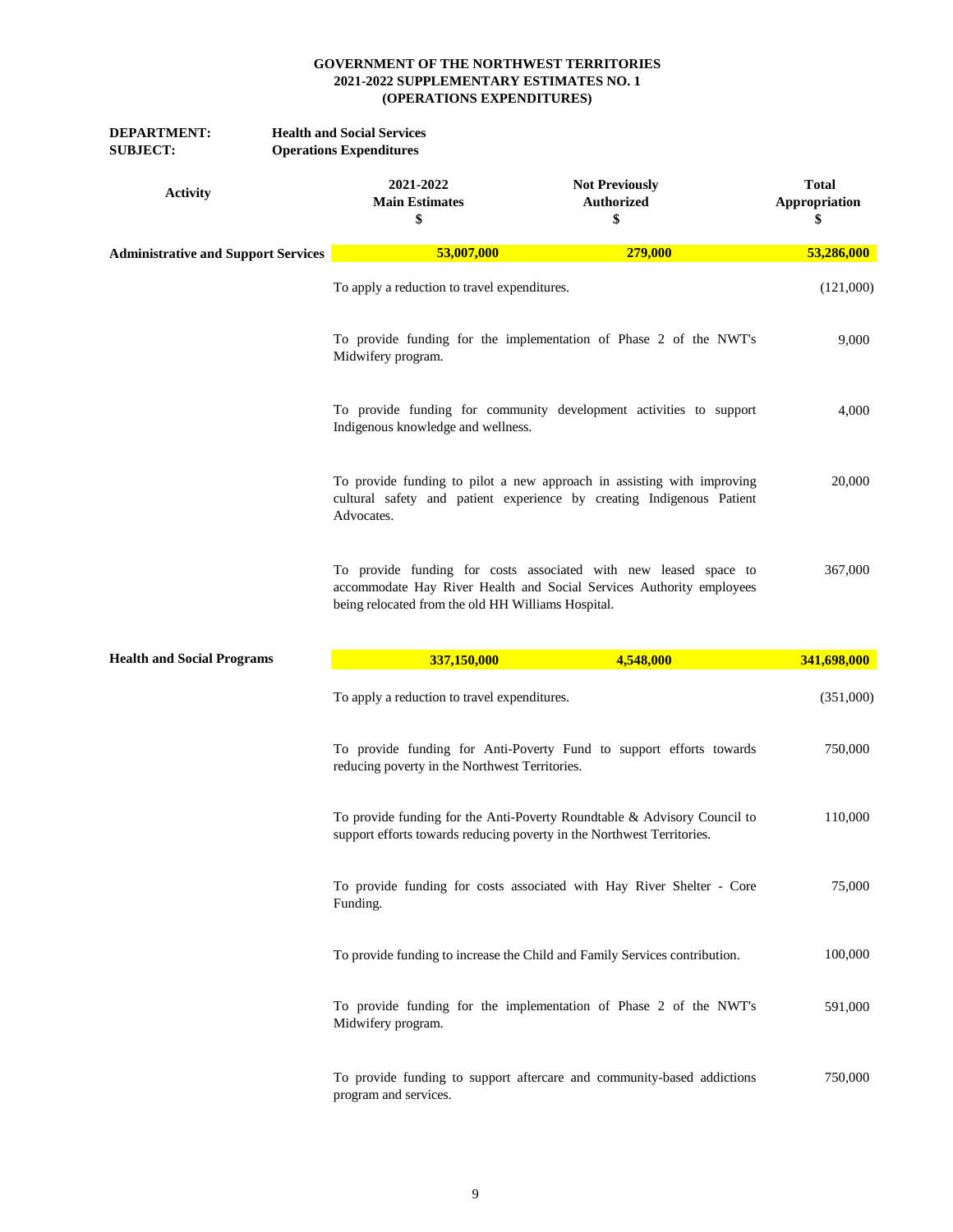| <b>DEPARTMENT:</b><br><b>SUBJECT:</b>       | <b>Health and Social Services continued</b><br><b>Operations Expenditures</b>                                            |                                                                                                                                                         |                                     |
|---------------------------------------------|--------------------------------------------------------------------------------------------------------------------------|---------------------------------------------------------------------------------------------------------------------------------------------------------|-------------------------------------|
| <b>Activity</b>                             | 2021-2022<br><b>Main Estimates</b><br>\$                                                                                 | <b>Not Previously</b><br><b>Authorized</b><br>\$                                                                                                        | <b>Total</b><br>Appropriation<br>\$ |
| <b>Health and Social Programs continued</b> |                                                                                                                          |                                                                                                                                                         |                                     |
|                                             | Indigenous knowledge and wellness.                                                                                       | To provide funding for community development activities to support                                                                                      | 646,000                             |
|                                             | Advocates.                                                                                                               | To provide funding to pilot a new approach in assisting with improving<br>cultural safety and patient experience by creating Indigenous Patient         | 723,000                             |
|                                             | accordance to the Health System Investments Agreement:                                                                   | To provide funding for costs associated with the activities listed below in                                                                             | 276,000                             |
|                                             | Sexual Health Prevention, Promotion and Education<br>COVID-19 Wastewater Surveillance (NWT Taiga Laboratory<br>Capacity) |                                                                                                                                                         | \$150,000<br>126,000<br>\$276,000   |
|                                             | revenues from Indigenous Services Canada.                                                                                | The net impact on Government is nil as these expenditures are fully offset by                                                                           |                                     |
|                                             | like and COVID-19-like illnesses.                                                                                        | To provide funding for an Epidemiologist position to fulfill obligations for<br>enhanced community-based surveillance systems for monitoring influenza- | 75,000                              |
|                                             | revenue from the Government of Canada.                                                                                   | The net impact on Government is nil as these expenditures are fully offset by                                                                           |                                     |
|                                             | Knowledge Exchange and Engagement.                                                                                       | To provide funding for the Pan-Northern Data Project – Indigenous                                                                                       | 119,000                             |
|                                             | revenue from the Government of Canada.                                                                                   | The net impact on Government is nil as these expenditures are fully offset by                                                                           |                                     |
|                                             | Packaging Initiative.                                                                                                    | To provide funding for the Toll-Free Quitline Numbers on Tobacco                                                                                        | 100,000                             |
|                                             | revenue from the Government of Canada.                                                                                   | The net impact on Government is nil as these expenditures are fully offset by                                                                           |                                     |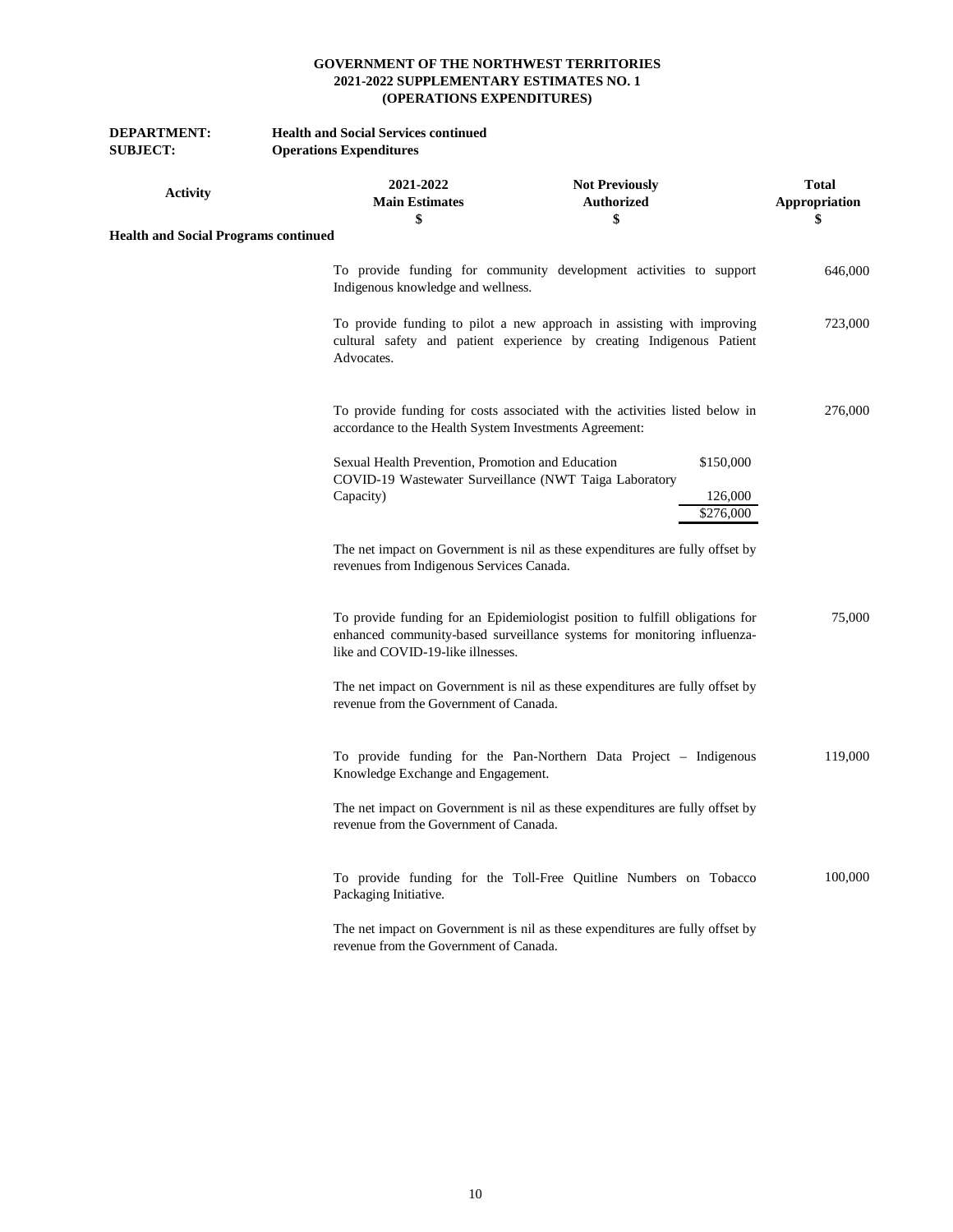| <b>DEPARTMENT:</b>                          | <b>Health and Social Services continued</b>         |                                                                                                                                                          |                                     |
|---------------------------------------------|-----------------------------------------------------|----------------------------------------------------------------------------------------------------------------------------------------------------------|-------------------------------------|
| <b>SUBJECT:</b>                             | <b>Operations Expenditures</b>                      |                                                                                                                                                          |                                     |
| <b>Activity</b>                             | 2021-2022<br><b>Main Estimates</b><br>\$            | <b>Not Previously</b><br><b>Authorized</b><br>\$                                                                                                         | <b>Total</b><br>Appropriation<br>\$ |
| <b>Health and Social Programs continued</b> |                                                     |                                                                                                                                                          |                                     |
|                                             | Addictions Program.<br>revenues from Health Canada. | To provide funding for activities described under the Substance Use and<br>The net impact on Government is nil as these expenditures are fully offset by | 584,000                             |
| <b>Long Term and Continuing Care</b>        | 59,088,000                                          | (13,000)                                                                                                                                                 | 59,075,000                          |
| <b>Services</b>                             | To apply a reduction to travel expenditures.        |                                                                                                                                                          | (13,000)                            |
| <b>TOTAL DEPARTMENT</b>                     | 596,784,000                                         | 4,814,000                                                                                                                                                | 601,598,000                         |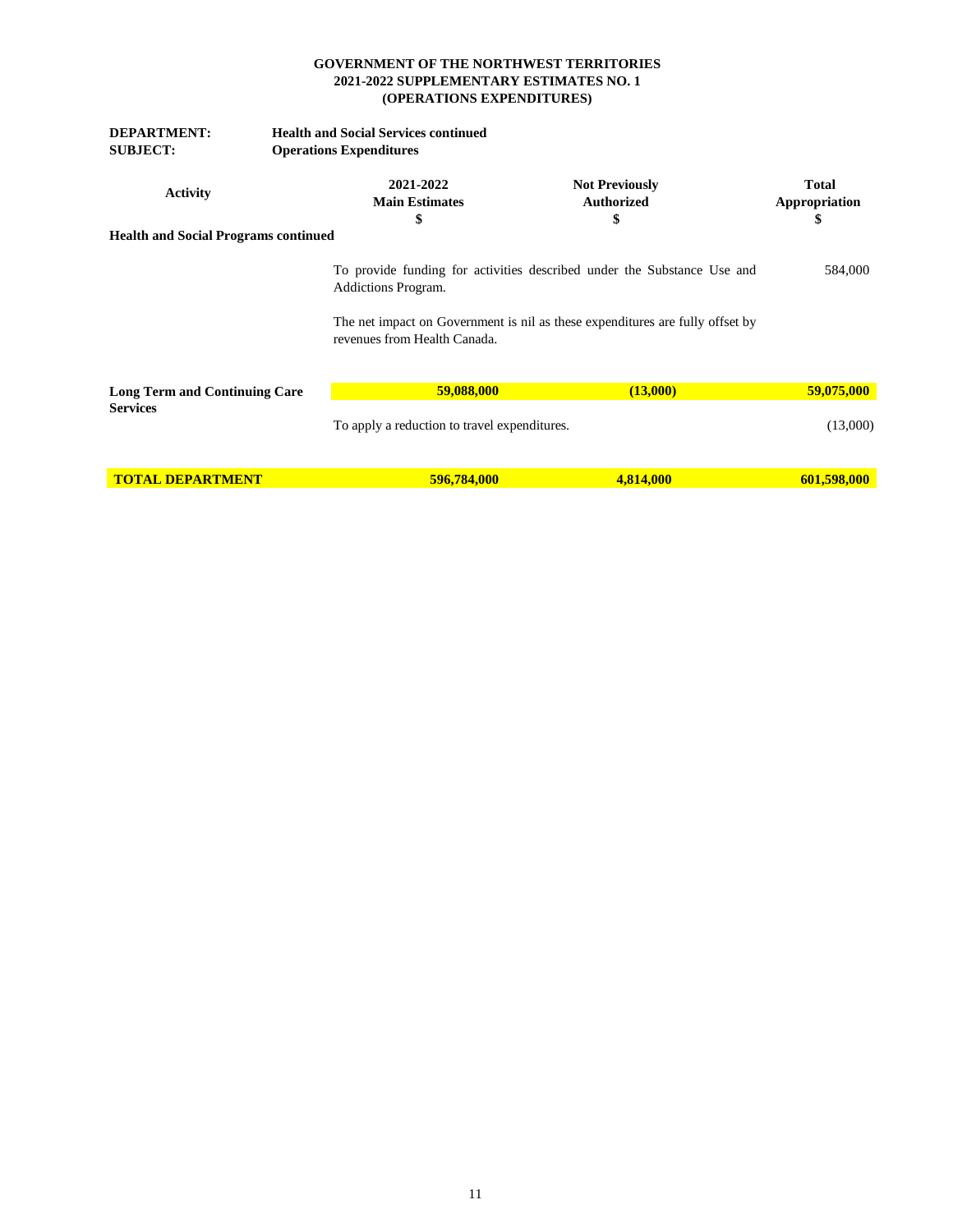| <b>DEPARTMENT:</b><br><b>SUBJECT:</b>   | <b>Industry, Tourism and Investment</b><br><b>Operations Expenditures</b> |                                                                                                                                                   |                                     |  |
|-----------------------------------------|---------------------------------------------------------------------------|---------------------------------------------------------------------------------------------------------------------------------------------------|-------------------------------------|--|
| <b>Activity</b>                         | 2021-2022<br><b>Main Estimates</b><br>\$                                  | <b>Not Previously</b><br>Authorized<br>\$                                                                                                         | <b>Total</b><br>Appropriation<br>\$ |  |
| <b>Corporate Management</b>             | 9,216,000                                                                 | (76,000)                                                                                                                                          | 9,140,000                           |  |
|                                         | To apply a reduction to travel expenditures.                              |                                                                                                                                                   | (76,000)                            |  |
| <b>Economic Diversification and</b>     | 18,195,000                                                                | 630,000                                                                                                                                           | 18,825,000                          |  |
| <b>Business Support</b>                 | To apply a reduction to travel expenditures.                              |                                                                                                                                                   | (118,000)                           |  |
|                                         | stabilization.                                                            | To provide funding to continue supporting the Regional Relief and Recovery<br>Fund - Community Futures efforts towards economic recovery and      |                                     |  |
|                                         |                                                                           | The net impact on Government is nil as these expenditures are fully offset by<br>revenues from the Canadian Northern Economic Development Agency. |                                     |  |
|                                         |                                                                           | To provide funding to advance regional economic development plans.                                                                                | 120,000                             |  |
| <b>Minerals and Petroleum Resources</b> | 16,346,000                                                                | (296,000)                                                                                                                                         | 16,050,000                          |  |
|                                         | To apply a reduction to travel expenditures.                              |                                                                                                                                                   | (296,000)                           |  |
| <b>Tourism and Parks</b>                | 16,232,000                                                                | 5,622,000                                                                                                                                         | 21,854,000                          |  |
|                                         | To apply a reduction to travel expenditures.                              |                                                                                                                                                   | (78,000)                            |  |
|                                         | under the Pandemic Relief Extension Program.                              | To provide funding for activities in support of licenced tourism operators                                                                        | 2,500,000                           |  |
|                                         |                                                                           | To provide funding for activities in support of accommodation providers<br>under the Supplement for Tourism Accommodation Relief Program.         | 3.200.000                           |  |
| <b>TOTAL DEPARTMENT</b>                 | 59,989,000                                                                | 5,880,000                                                                                                                                         | 65,869,000                          |  |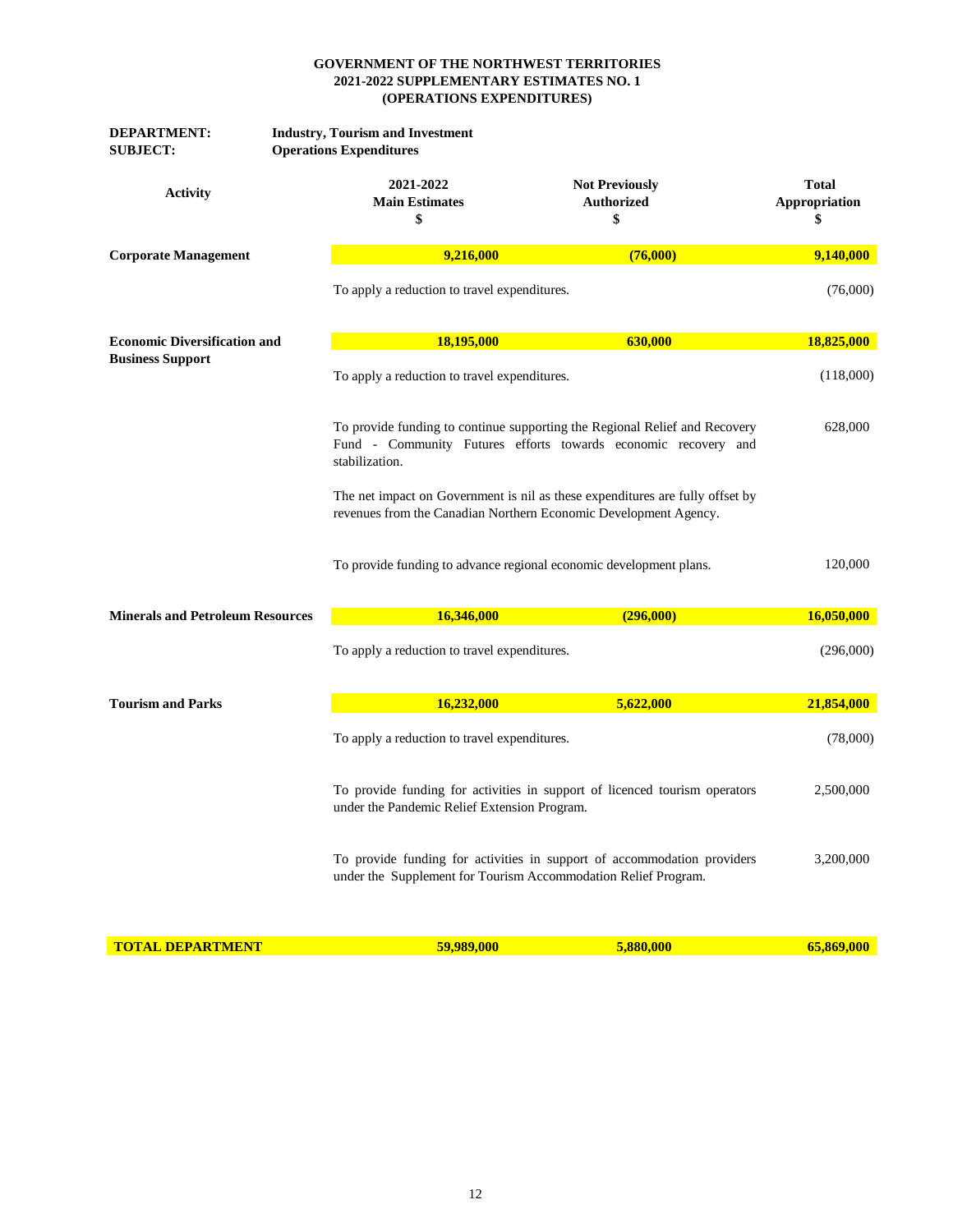| DEPARTMENT:<br><b>SUBJECT:</b>          | <b>Infrastructure</b><br><b>Operations Expenditures</b> |                                                                                                                                          |                                     |
|-----------------------------------------|---------------------------------------------------------|------------------------------------------------------------------------------------------------------------------------------------------|-------------------------------------|
| <b>Activity</b>                         | 2021-2022<br><b>Main Estimates</b><br>\$                | <b>Not Previously</b><br><b>Authorized</b><br>\$                                                                                         | <b>Total</b><br>Appropriation<br>\$ |
| <b>Asset Management</b>                 | 18,138,000                                              | (74,000)                                                                                                                                 | 18,064,000                          |
|                                         | To apply a reduction to travel expenditures.            |                                                                                                                                          | (74,000)                            |
| <b>Corporate Management</b>             | 7,898,000                                               | (10,000)                                                                                                                                 | 7,888,000                           |
|                                         | To apply a reduction to travel expenditures.            |                                                                                                                                          | (10,000)                            |
| <b>Energy and Strategic Initiatives</b> | 19,030,000                                              | (113,000)                                                                                                                                | 18,917,000                          |
|                                         | To apply a reduction to travel expenditures.            |                                                                                                                                          | (113,000)                           |
| <b>Programs and Services</b>            | 15,727,000                                              | 1,051,000                                                                                                                                | 16,778,000                          |
|                                         | To apply a reduction to travel expenditures.            |                                                                                                                                          | (65,000)                            |
|                                         | Leadership Fund Agreement.                              | To provide funding for the program costs under the Low Carbon Economy                                                                    | 1,116,000                           |
|                                         |                                                         | The net impact on Government is nil as these expenditures are fully offset by<br>revenues from Environment and Climate Change Canada.    |                                     |
| <b>Regional Operations</b>              | 218,101,000                                             | 464,000                                                                                                                                  | 218,565,000                         |
|                                         | To apply a reduction to travel expenditures.            |                                                                                                                                          | (42,000)                            |
|                                         | being relocated from the old HH Williams Hospital.      | To provide funding for costs associated with new leased space to<br>accommodate Hay River Health and Social Services Authority employees | 506,000                             |
| <b>TOTAL DEPARTMENT</b>                 | 278,894,000                                             | 1,318,000                                                                                                                                | 280,212,000                         |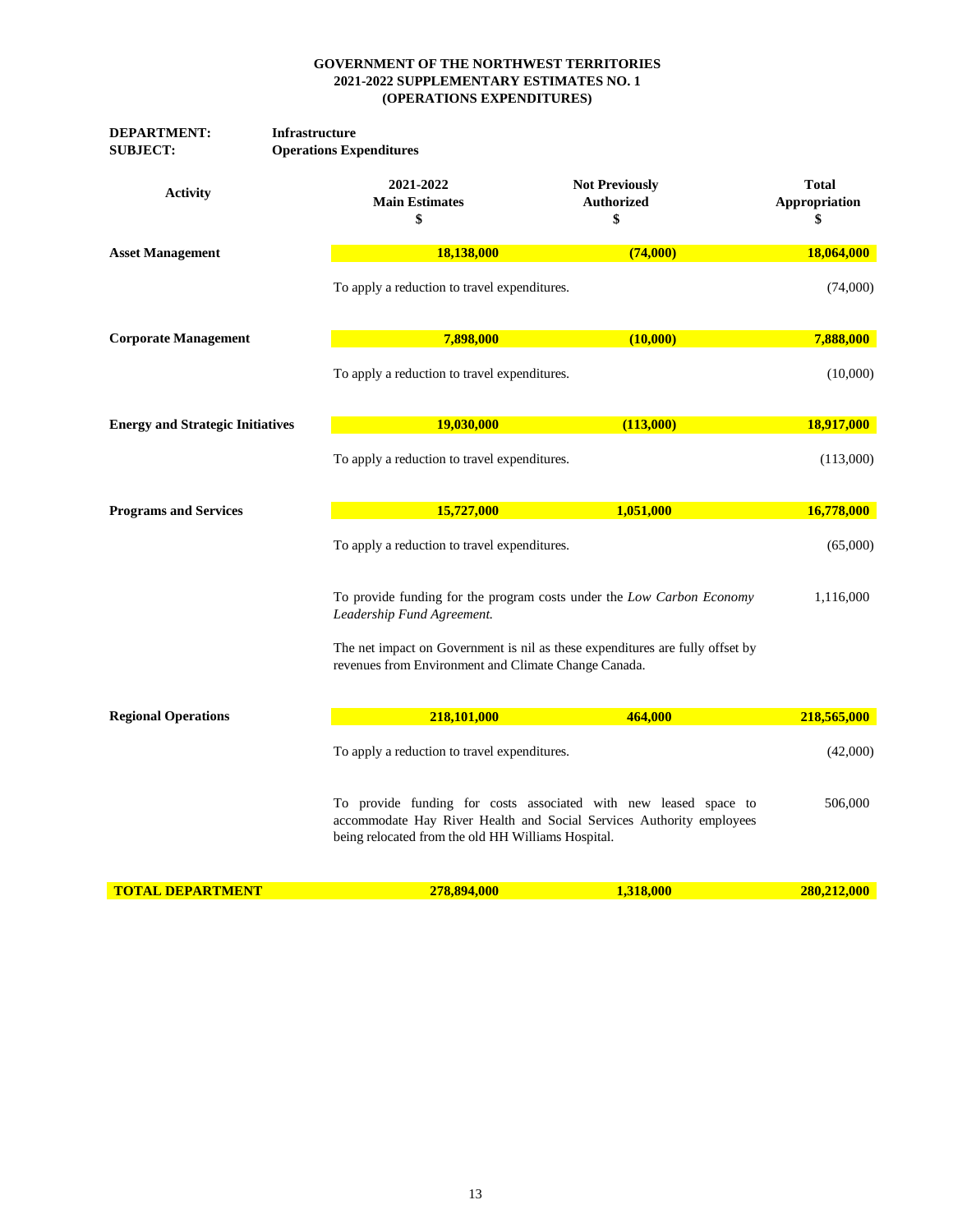| <b>DEPARTMENT:</b><br><b>SUBJECT:</b> | <b>Justice</b> | <b>Operations Expenditures</b>               |                                                  |                                     |  |  |
|---------------------------------------|----------------|----------------------------------------------|--------------------------------------------------|-------------------------------------|--|--|
| <b>Activity</b>                       |                | 2021-2022<br><b>Main Estimates</b><br>\$     | <b>Not Previously</b><br><b>Authorized</b><br>\$ | <b>Total</b><br>Appropriation<br>\$ |  |  |
| <b>Community Justice and Policing</b> |                | 5,990,000                                    | (23,000)                                         | 5,967,000                           |  |  |
|                                       |                | To apply a reduction to travel expenditures. |                                                  | (23,000)                            |  |  |
| <b>Corrections</b>                    |                | 38,574,000                                   | (43,000)                                         | 38,531,000                          |  |  |
|                                       |                | To apply a reduction to travel expenditures. |                                                  | (43,000)                            |  |  |
| Office of the Regulator of Oil and    |                | 1,928,000                                    | (2,000)                                          | 1,926,000                           |  |  |
| <b>Gas Operations</b>                 |                | To apply a reduction to travel expenditures. |                                                  | (2,000)                             |  |  |
| <b>Services to Government</b>         |                | 12,574,000                                   | (75,000)                                         | 12,499,000                          |  |  |
|                                       |                | To apply a reduction to travel expenditures. |                                                  | (75,000)                            |  |  |
| <b>Services to Public</b>             |                | 4,564,000                                    | (17,000)                                         | 4,547,000                           |  |  |
|                                       |                | To apply a reduction to travel expenditures. |                                                  | (17,000)                            |  |  |
| <b>TOTAL DEPARTMENT</b>               |                | 133,753,000                                  | (160,000)                                        | 133,593,000                         |  |  |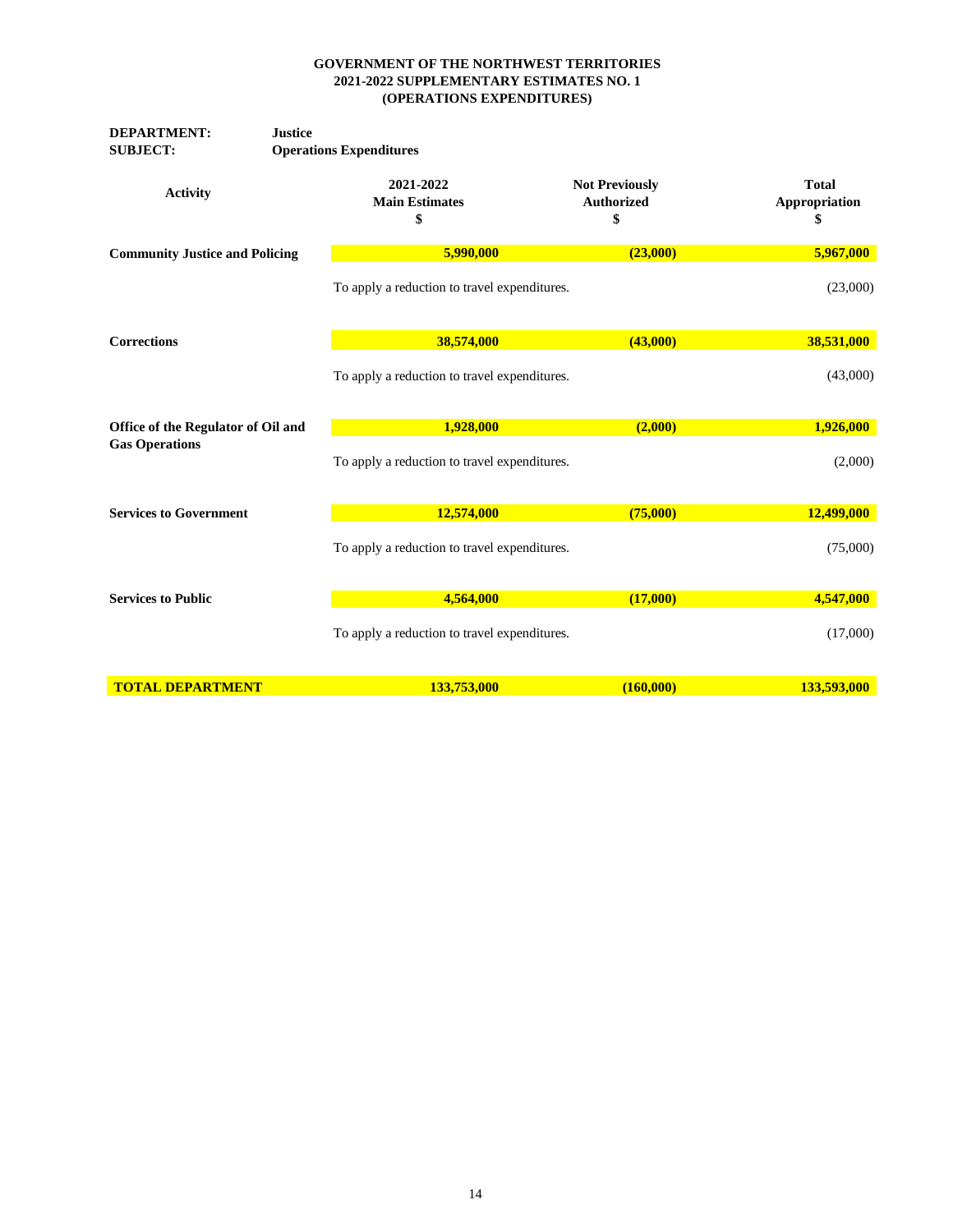| <b>DEPARTMENT:</b><br><b>SUBJECT:</b> | Lands<br><b>Operations Expenditures</b>  |                                                  |                                     |
|---------------------------------------|------------------------------------------|--------------------------------------------------|-------------------------------------|
| <b>Activity</b>                       | 2021-2022<br><b>Main Estimates</b><br>\$ | <b>Not Previously</b><br><b>Authorized</b><br>\$ | <b>Total</b><br>Appropriation<br>\$ |
| <b>Corporate Management</b>           | 3,592,000                                | (21,000)                                         | 3,571,000                           |
|                                       |                                          | To apply a reduction to travel expenditures.     |                                     |
| <b>Operations</b>                     | 11,153,000                               | (8,000)                                          | 11,145,000                          |
|                                       |                                          | To apply a reduction to travel expenditures.     |                                     |
| <b>Planning and Coordination</b>      | 7,680,000                                | (76,000)                                         | 7,604,000                           |
|                                       |                                          | To apply a reduction to travel expenditures.     |                                     |
| <b>TOTAL DEPARTMENT</b>               | 22,425,000                               | (105,000)                                        | 22,320,000                          |